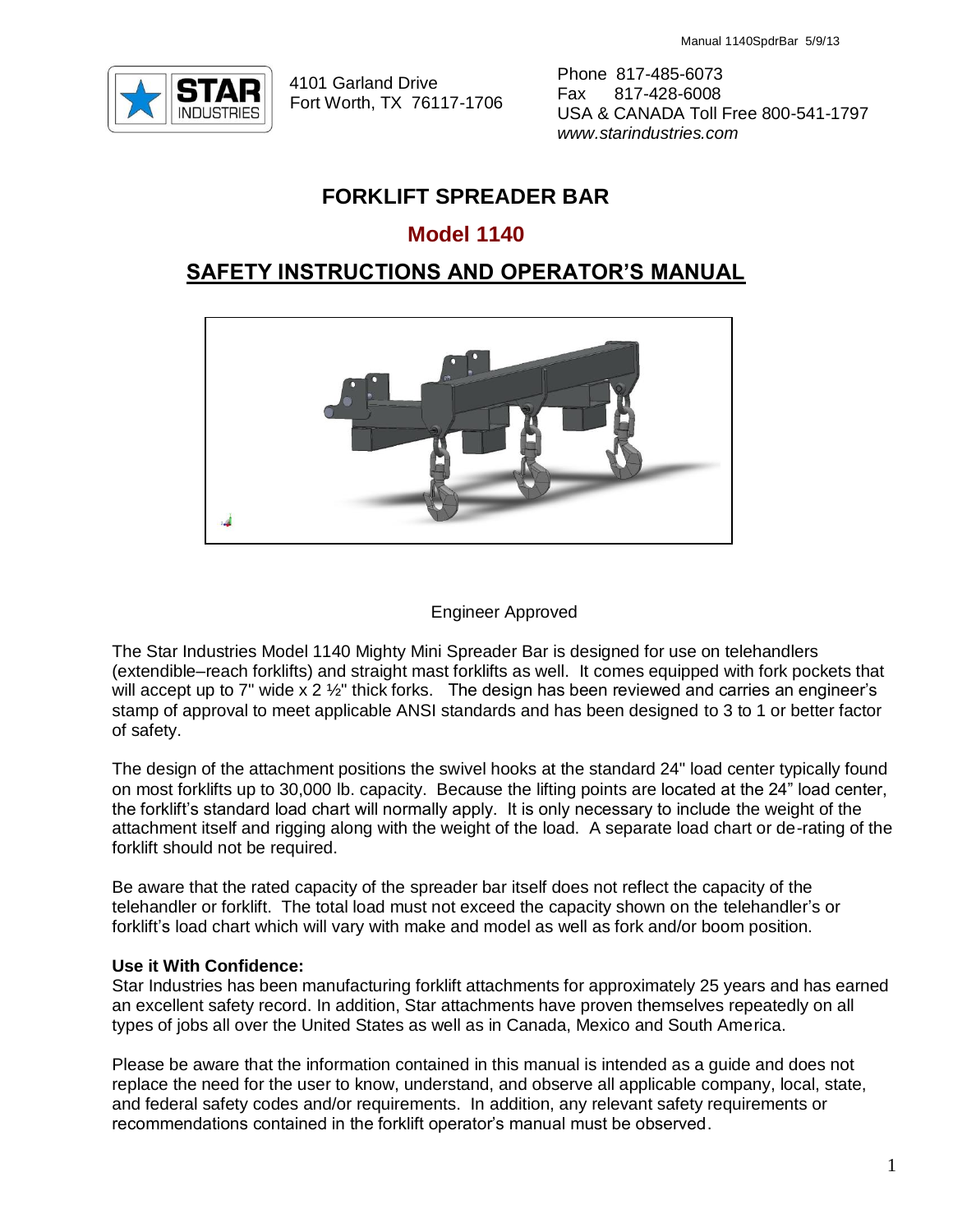### Before Use:

- 1) Make sure the operator is well qualified to operate the specific forklift model to be used, has read and understands this manual and has reviewed the forklift operator's manual for any additional requirements, limitations, restrictions, or additional safety procedures prescribed by the forklift manufacturer when using this type of attachment. The forklift operator must also be properly certified under OSHA requirements to operate the forklift to be used.
- 2) Inspect the spreader bar to make sure it is in good condition. There must not be any broken welds, deformation of the steel tube or other component, nor any cracks in the steel. Inspect swivel hooks and shackles to make sure they are complete, are in good condition, and that shackle anchor screw pins are screwed in tight. Make sure the hook latch is in place and working properly. Check to make sure the fork retaining pins have hair pins to secure them in place as well. Make sure the safety chain is properly attached and the twist lock grab hook is working properly. Check that all decals are in place and legible. The following decals are required: "Empty Weight", "Read Before Using" and "Rated Lift Capacity. Replacement decals are available from a Star dealer.
- 3) Make sure personnel involved understand any hand signals that will be required and all involved personnel understand what will be required of them.
- 4) Make sure the travel path is clear of obstructions and that adequate clearance will be maintained from all power lines.

# **Caution:**

- 1) Risks are high for serious injury when working around suspended loads. The operator must avoid carrying the load over people and it is best to have a 10 foot clear radius. This requires that no one is allowed to be within 10 feet of the area in which the load would fall if a failure occurred.
- 2) Do not allow anyone to ride on the spreader bar nor on the load being carried.
- 3) Do not make any repairs or modifications to the spreader bar without written authorization from the manufacturer. Replacement of hooks, shackles, decals and hair-pins does not require authorization.

## **Installation:**

**On the forks installation**: Insert the forks into the fork pockets and then slide the spreader bar all the way onto the forks so the pin tabs extend behind the back of the fork. Insert the fork locking pins in each side and secure them with hair-pins to lock the spreader bar to the forks. In addition secure the safety chain by wrapping the chain around a strong part of the carriage and securing it to itself with the twist Lock grab hook. Keep the chain as level as practical but do not exceed a 45 degree vertical angle.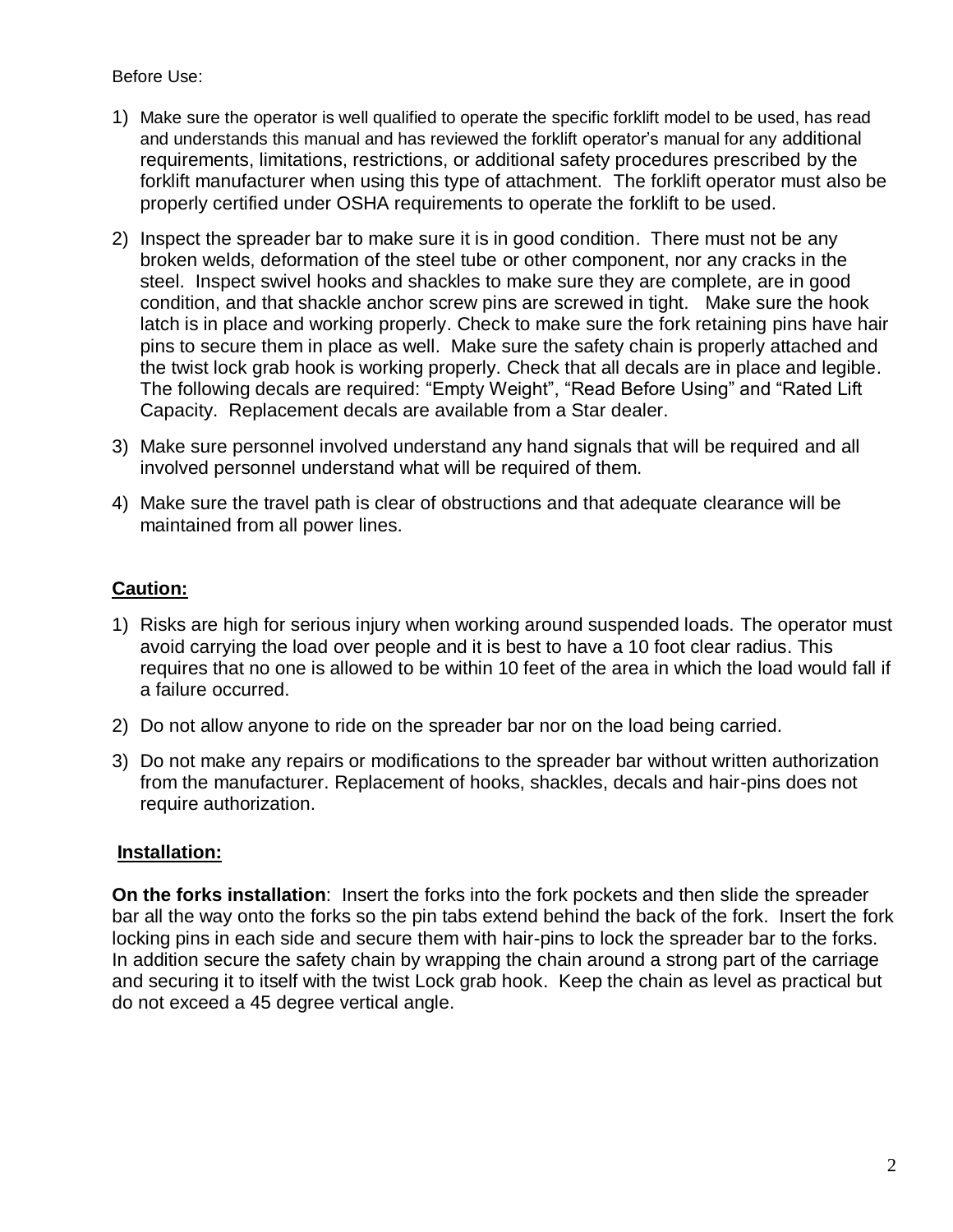### **Rated Capacities:**

Rated capacities shown below also appear on the spreader bar decal(s). Be aware that these capacities are for the spreader bar itself and do not in any way reflect the capacity of the forklift. Refer to the forklift operator's manual for capacity ratings and any limitations or restrictions when using this type of attachment. Remember the weight of the bar must be deducted from the lift capacity of the forklift. If there is any question as to the forklift's lifting capacities when using this attachment, contact the forklift manufacturer for clarification.

Never exceed the rated capacities of the spreader bar except for purpose of a test and then do not exceed 125% of its rated capacity. Never exceed the capacity of the forklift. Make sure also that the load rating for slings, chains, or straps used with the spreader are equal to or exceed the rating of both the forklift and the spreader bar, if not; always limit the load to the lowest rated part of the lifting system.

| <b>RATED LOAD CAPACITY OF</b><br><b>MODEL 1140 SPREADER BAR</b> |               |
|-----------------------------------------------------------------|---------------|
| Empty Weight - 360 lbs.                                         |               |
| Using two outside hooks                                         | $10,000$ lbs. |
| Using all three hooks                                           | 10,000 lbs.   |
| <b>Using Center Hook Alone</b>                                  | 10,000 lbs.   |

### **Operation:**

- 1) Before elevating the load, make sure the forklift mast or boom is level (vertical) not leaning to the right or left. Do not use the spreader bar when operating on a side slope.
- 2) Before the load is raised make sure slings, chains, or straps are properly secured and are not twisted around each other or entangled.
- 3) The load must be picked up so that it is equally balanced and hangs level.
- 4) When lifting a load, guard against shock loading by taking up the slack in slings or straps slowly. Prevent jerking at the beginning of the lift, and accelerate or decelerate slowly.
- 5) Do not use the spreader bar to drag or pull a load.
- 6) Do not leave suspended loads unattended.
- 7) Take care that the load does not swing or come in contact with an obstruction.
- 8) Keep all personnel clear while the load is being raised, moved, or lowered. Forklift operator should be watchful of the load at all times, especially when it is in motion.
- 9) Never allow more than one person to give signals to the forklift operator except to warn of a hazardous situation.
- 10) Never raise or carry the load higher than necessary.